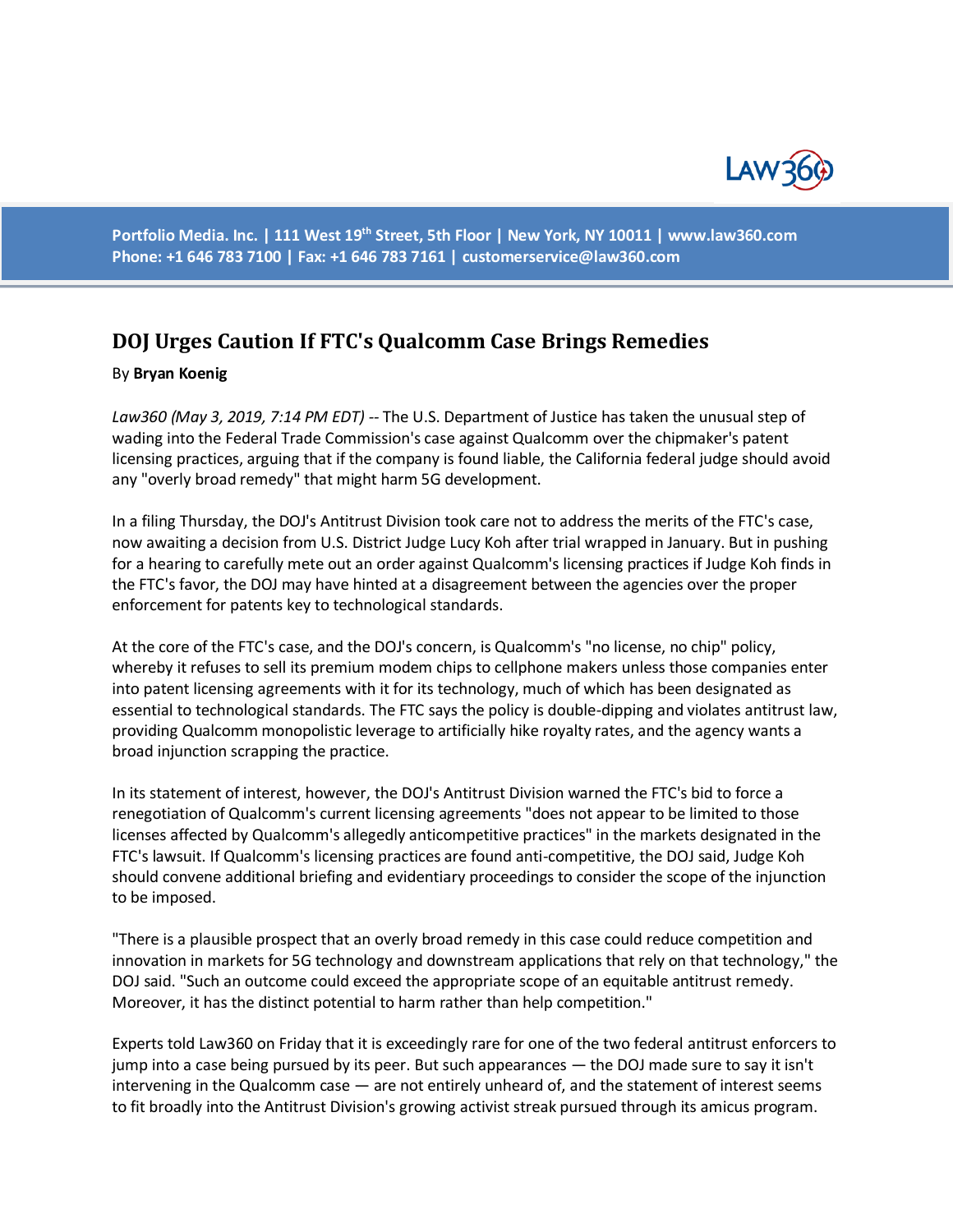"The DOJ seemed to be bringing to the court's attention how antitrust remedies must be carefully fashioned to address proven anti-competitive harm — no more and no less. You don't want to prohibit practices that may be pro-competitive, and you don't want to leave anti-competitive practices in place," Ankur Kapoor, a partner at Constantine Cannon who focuses on antitrust litigation and counseling, said in an email. "The FTC certainly knows all that and I think that the court likely had a remedies hearing in mind even without the DOJ's statement. And I would be very surprised if Qualcomm didn't ask for one in the event the court held that Qualcomm's licensing practices violated the antitrust laws."

Qualcomm itself had argued in the trial that a broad injunction order would wrongly nullify hundreds of contracts when the FTC hadn't shown any harm to competition. Despite the parallel to Qualcomm's arguments, Cozen O'Connor antitrust litigator David Reichenberg told Law360 in an email that the DOJ's filing does seem to indicate the department believes a liability finding to be "in the realm of possibility."

The DOJ's brief, experts said, also appears to fit broadly into the intellectual property advocacy of division chief Makan Delrahim. Delrahim has repeatedly spoken out on the right of patent holders to use their intellectual property rights in ways that he says often don't run afoul of antitrust law, such as in demanding high rates for essential technology.

The antitrust chief has said charging high rates on standard essential patents, which are supposed to be licensed on fair terms, is likely a contract dispute rather than an antitrust one. At the same time, he's argued that antitrust enforcers should be focusing more on patent licensees who implement the technology.

"I think they honestly have this view that you should not interfere in what patent holders do through the antitrust laws," said Jorge L. Contreras, a law professor at the University of Utah's S.J. Quinney College of Law. "That's a view that Mr. Delrahim has made very clear over the last couple of years."

While Delrahim has signed onto other statements of interest filed in cases such as proposed class actions targeting fast-food chains accused of anti-competitive no-poach deals, the assistant attorney general is recused from the Qualcomm case and his name was absent from Thursday's filing, likely because he served as a registered lobbyist on Qualcomm's behalf when he was in private practice.

Qualcomm, which has faced enforcement actions around the world, declined to comment Friday, as did the DOJ. An FTC spokesman on Friday said only that the agency believes it has a "strong case that Qualcomm violated the antitrust laws, and if the court rules in our favor we look forward to a discussion of remedies."

A possible driver of the DOJ's participation months after trial closed and with a decision potentially imminent, attorneys said, is the far more recent settlement last month between Qualcomm and Apple. That deal resolved a globe-spanning fight over Qualcomm's allegations of patent infringement and Apple's allegations that the no license, no chips practice had forced it to spend billions more than it would have otherwise. Qualcomm recently disclosed that Apple will be paying the chipmaker at least \$4.5 billion under a deal that also comes with multiyear licensing and chipset supply arrangements.

The FTC and Apple filed suit within days of each other in early 2017.

Lisa Kimmel, a senior counsel in Crowell & Moring LLP's antitrust group, said the DOJ's interest may have been drawn both by the Apple-Qualcomm settlement and by the decision from Intel, Apple's only other